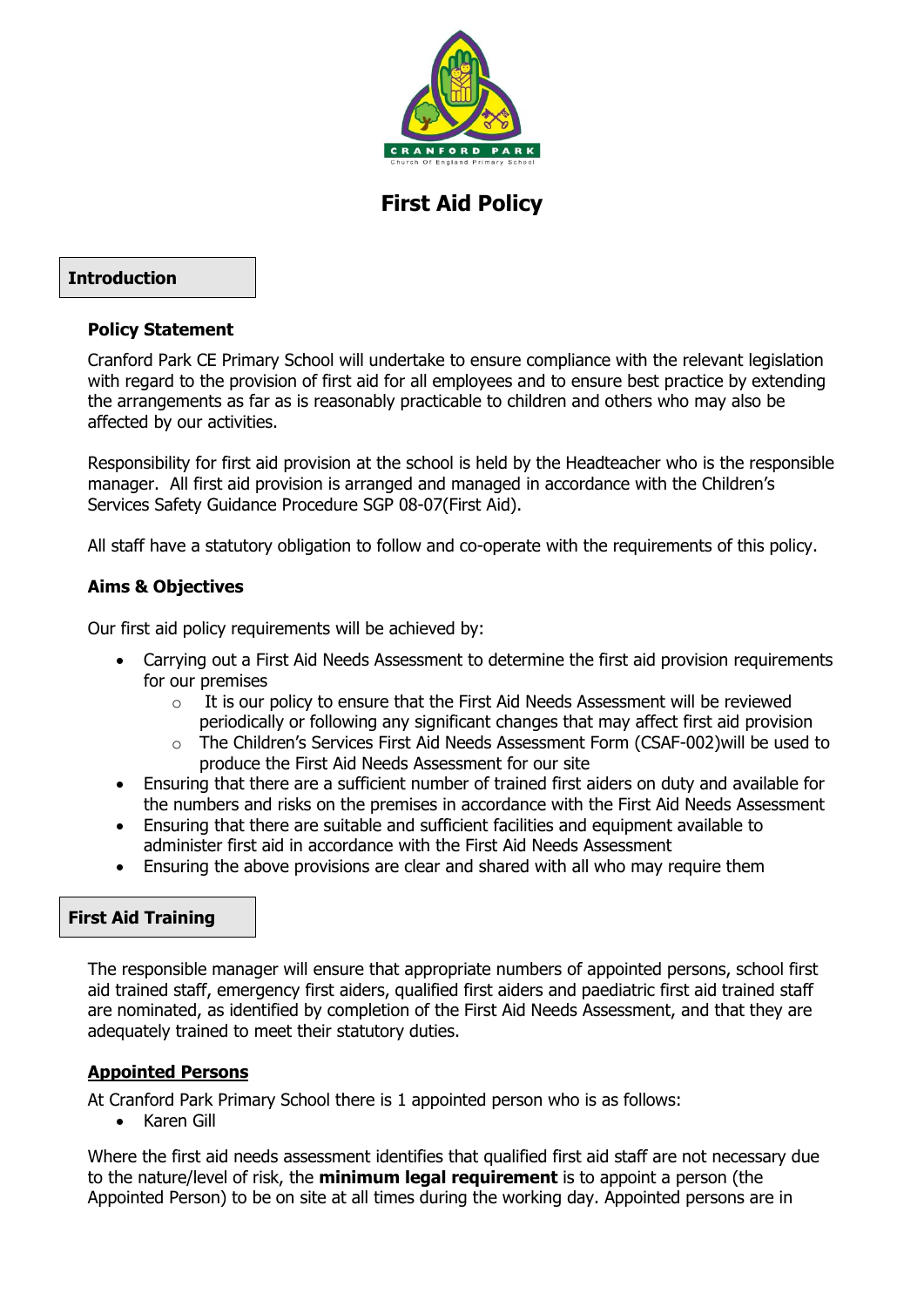place to take charge of first aid arrangements including looking after equipment and calling emergency services.

**Note: Appointed Persons are not First Aiders and should not provide first aid for which they have not been trained. However it is good practice to provide appointed persons with some level of first aid training. Such training does not require HSE approval.**

# **School First Aid Trained Staff**

At Cranford Park Primary School there are 8 school first aid trained staff who are as follows:

- Caroline Taylor
- Fiona Humphrey
- Nicola Hickey
- Jo Ledlie
- Karen Gill
- Allison Nunn
- Kerri Levitt
- Terry Wheeler

This optional, bespoke training for school staff is available to assist the school in meeting its own duty of care towards its pupils. It is not a substitute for HSE-approved first aid training which qualifies staff to provide first aid to other staff. This training should be provided only where:

- Additional training is considered to be required for appointed persons in order to enhance their role to provide first aid to children; **and/or**
- Other staff, in addition to Emergency/Qualified First Aiders, are also considered to require some level of training in order to provide first aid to children

## **Emergency First Aiders** (Those completing the HSE approved 1-day emergency first aid course)

At Cranford Park Primary School there are 2 emergency first aiders who are as follows:

- Karen Gill
- Caroline Taylor

They will be responsible for administering first aid, in accordance with their training, to those that become injured or fall ill whilst at work or on the premises. They may also have other duties and responsibilities which are identified and delegated as appropriate (eg. first aid kit inspections).

# **Qualified First Aiders** (Those completing the HSE approved 3-day first aid course)

At Cranford Park Primary School there is 1 appointed persons who is:

Karen Gill

They will be responsible for administering first aid, in accordance with their training, to those that become injured or fall ill whilst at work or on the premises. There may also be other duties and responsibilities which are identified and delegated to the first aider (eg. first aid kit inspections).

### **Paediatric First Aid Trained Staff**

At Cranford Park Primary School there are 3 paediatric first aid trained staff who are as follows:

- Jo Ledlie
- Terry Wheeler
- Kerri Levitt

These staff are in place to meet the Early Years Foundation Stage (EYFS) statutory obligations for provision of first aid to those children aged 5 years old or younger.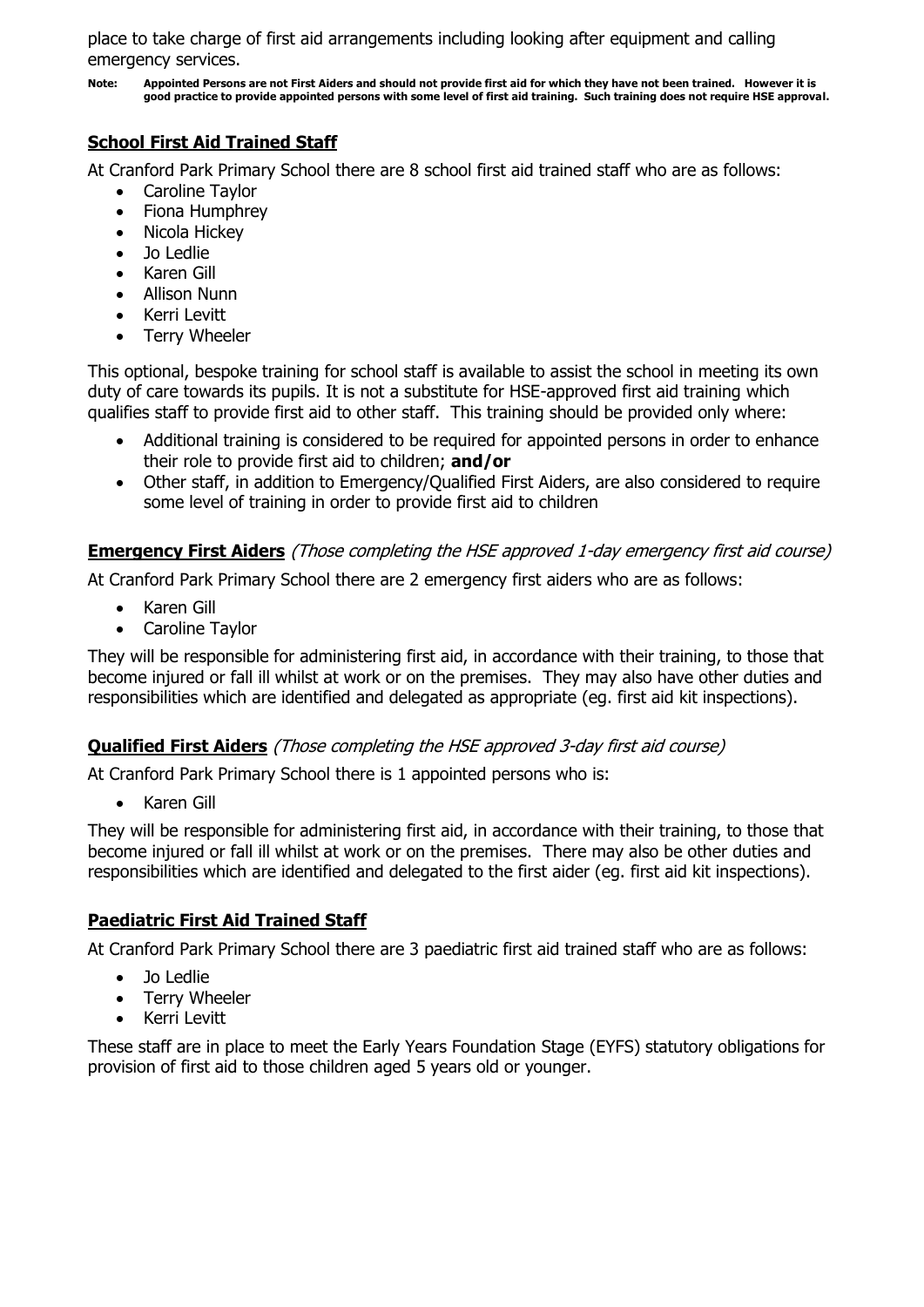Our First Aid Needs Assessment has identified the following first aid kit requirements:

- 7 first aid kits on the premises
	- $\circ$  These first aid kits will be situated in medical room, Year R, Food Technology Room, Staff room a portable kit for the playground and two kits to be taken on Education Visits.

It is the responsibility of the appointed persons to check the contents of all first aid kits every half term and record findings on the Children's Services First Aid Kit Checklist (CSAF-003). Completed checklists are to be stored in the First Aid Kit Checklist Folder at the medical room.

The contents of first aid kits are listed under the *'required quantity'* column on the checklist itself.

The School Office is designated as the first aid room for treatment, sickness and the administering of first aid. The first aid room will have the following facilities:

running water, first aid kit, chair, relevant waste disposal facilities.

#### **Emergency Arrangements**

Upon being summoned in the event of an accident, the first aider/appointed person is to take charge of the first aid administration/emergency treatment commensurate with their training. Following their assessment of the injured person, they are to administer appropriate first aid and make a balanced judgement as to whether there is a requirement to call an ambulance and / or the child's parent.

The first aider/appointed person might, depending on the circumstances, call an ambulance on the following occasions:

- $\bullet$  In the event of a serious injury
- In the event of any significant head injury that may involve concussion
- In the event of a period of unconsciousness
- Whenever a fracture or brake to a bone is suspected
- Whenever the first aider is unsure of the severity of the injuries
- Whenever the first aider is unsure of the correct treatment

In the event of an accident involving a child, where appropriate, it is our policy to always notify parents of their child's accident if it:

- is considered to be a serious (or more than minor) injury
- requires first aid treatment
- requires attendance at hospital

Our procedure for notifying parents will be to use all telephone numbers available to contact them and leave a message should the parents not be contactable.

In the event that parents can not be contacted and a message has been left, our policy will be to continue to attempt to make contact with the parents every hour. In the interim, we will ensure that the qualified first aider, appointed person or another member of staff remains with the child until the parents can be contacted and arrive (as required).

In the event that the child requires hospital treatment and the parents can not be contacted prior to attendance, the qualified first aider/appointed person/another member of staff will accompany